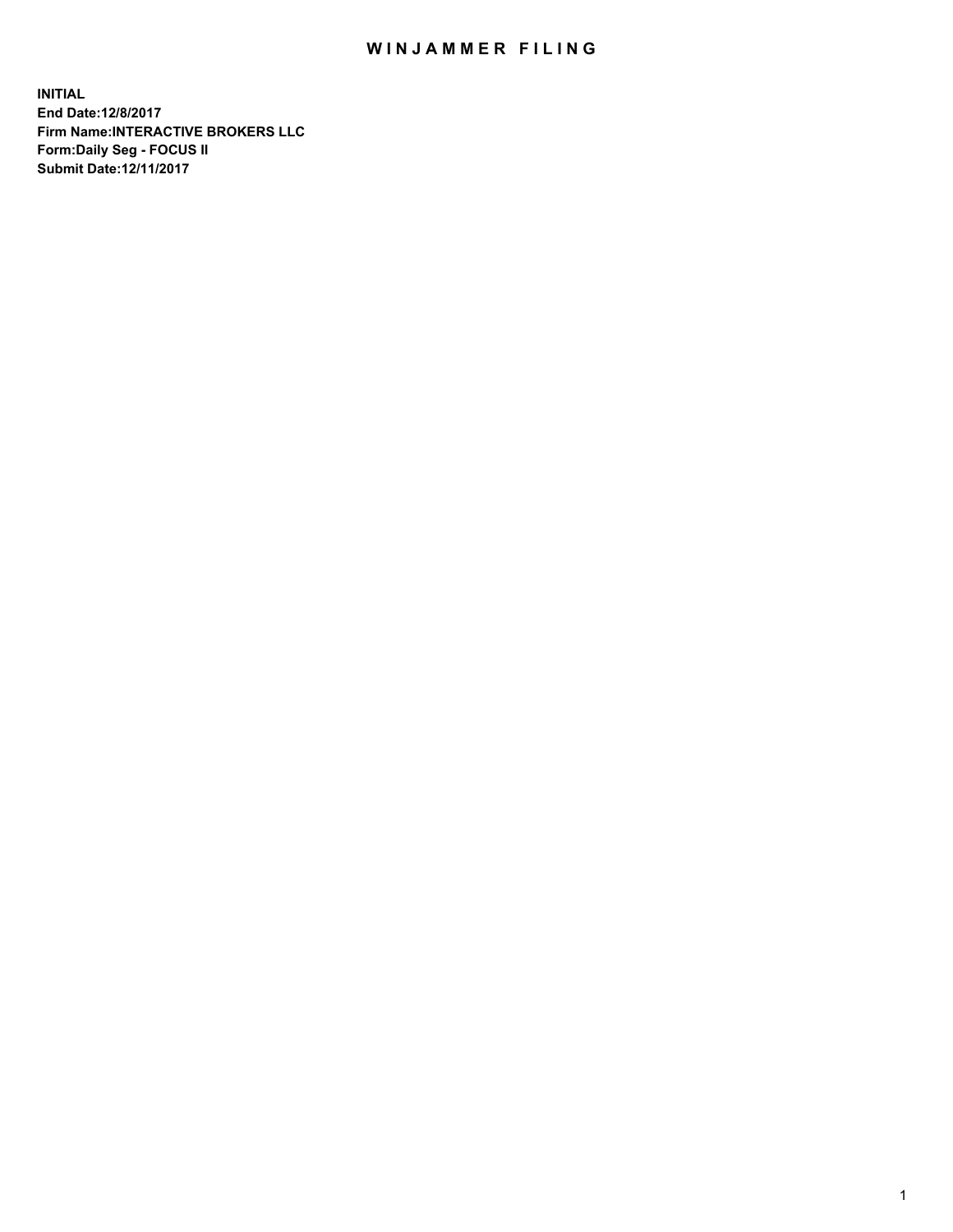## **INITIAL End Date:12/8/2017 Firm Name:INTERACTIVE BROKERS LLC Form:Daily Seg - FOCUS II Submit Date:12/11/2017 Daily Segregation - Cover Page**

| Name of Company<br><b>Contact Name</b><br><b>Contact Phone Number</b><br><b>Contact Email Address</b>                                                                                                                                                                                                                          | <b>INTERACTIVE BROKERS LLC</b><br>James Menicucci<br>203-618-8085<br><u>jmenicucci@interactivebrokers.c</u><br>om |
|--------------------------------------------------------------------------------------------------------------------------------------------------------------------------------------------------------------------------------------------------------------------------------------------------------------------------------|-------------------------------------------------------------------------------------------------------------------|
| FCM's Customer Segregated Funds Residual Interest Target (choose one):<br>a. Minimum dollar amount: ; or<br>b. Minimum percentage of customer segregated funds required:%; or<br>c. Dollar amount range between: and; or<br>d. Percentage range of customer segregated funds required between:% and%.                          | $\overline{\mathbf{0}}$<br>0<br>155,000,000 245,000,000<br>0 <sub>0</sub>                                         |
| FCM's Customer Secured Amount Funds Residual Interest Target (choose one):<br>a. Minimum dollar amount: ; or<br>b. Minimum percentage of customer secured funds required:%; or<br>c. Dollar amount range between: and; or<br>d. Percentage range of customer secured funds required between:% and%.                            | $\overline{\mathbf{0}}$<br>$\overline{\mathbf{0}}$<br>80,000,000 120,000,000<br>00                                |
| FCM's Cleared Swaps Customer Collateral Residual Interest Target (choose one):<br>a. Minimum dollar amount: ; or<br>b. Minimum percentage of cleared swaps customer collateral required:% ; or<br>c. Dollar amount range between: and; or<br>d. Percentage range of cleared swaps customer collateral required between:% and%. | $\overline{\mathbf{0}}$<br>$\overline{\mathbf{0}}$<br>0 <sub>0</sub><br><u>00</u>                                 |

Attach supporting documents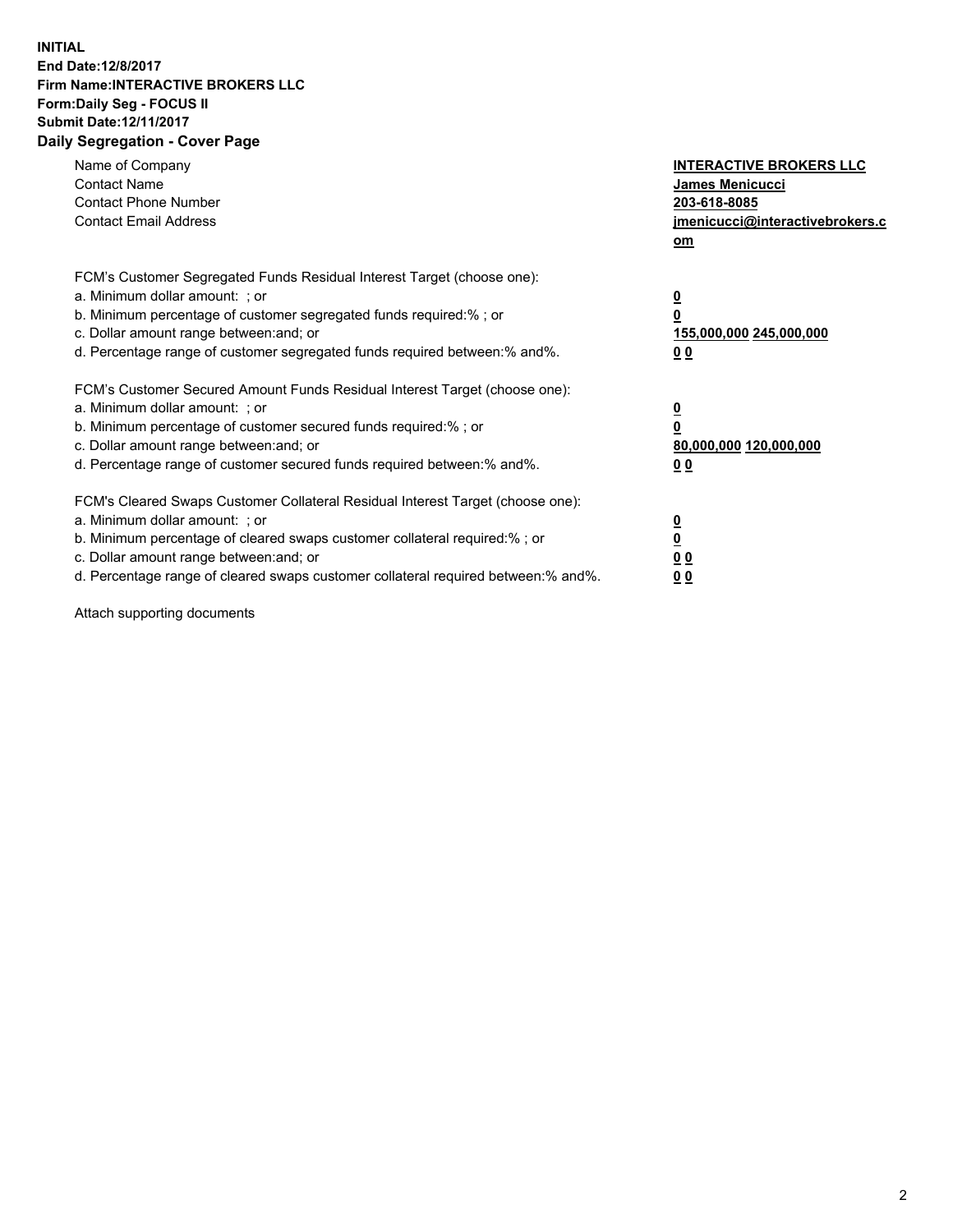## **INITIAL End Date:12/8/2017 Firm Name:INTERACTIVE BROKERS LLC Form:Daily Seg - FOCUS II Submit Date:12/11/2017 Daily Segregation - Secured Amounts**

|     | Daily Segregation - Secured Amounts                                                         |                                                |
|-----|---------------------------------------------------------------------------------------------|------------------------------------------------|
|     | Foreign Futures and Foreign Options Secured Amounts                                         |                                                |
|     | Amount required to be set aside pursuant to law, rule or regulation of a foreign            | $0$ [7305]                                     |
|     | government or a rule of a self-regulatory organization authorized thereunder                |                                                |
| 1.  | Net ledger balance - Foreign Futures and Foreign Option Trading - All Customers             |                                                |
|     | A. Cash                                                                                     | 468,735,767 [7315]                             |
|     | B. Securities (at market)                                                                   | $0$ [7317]                                     |
| 2.  | Net unrealized profit (loss) in open futures contracts traded on a foreign board of trade   | -569,688 [7325]                                |
| 3.  |                                                                                             |                                                |
|     | Exchange traded options                                                                     |                                                |
|     | a. Market value of open option contracts purchased on a foreign board of trade              | 10,599 [7335]                                  |
|     | b. Market value of open contracts granted (sold) on a foreign board of trade                | -42,003 [7337]                                 |
| 4.  | Net equity (deficit) (add lines 1.2. and 3.)                                                | 468,134,675 [7345]                             |
| 5.  | Account liquidating to a deficit and account with a debit balances - gross amount           | 5,512 [7351]                                   |
|     | Less: amount offset by customer owned securities                                            | 0 [7352] 5,512 [7354]                          |
| 6.  | Amount required to be set aside as the secured amount - Net Liquidating Equity              | 468,140,187 [7355]                             |
|     | Method (add lines 4 and 5)                                                                  |                                                |
| 7.  | Greater of amount required to be set aside pursuant to foreign jurisdiction (above) or line | 468,140,187 [7360]                             |
|     | 6.                                                                                          |                                                |
|     | FUNDS DEPOSITED IN SEPARATE REGULATION 30.7 ACCOUNTS                                        |                                                |
| 1.  | Cash in banks                                                                               |                                                |
|     | A. Banks located in the United States                                                       | 21,374,359 [7500]                              |
|     | B. Other banks qualified under Regulation 30.7                                              | 0 [7520] 21,374,359 [7530]                     |
| 2.  | Securities                                                                                  |                                                |
|     | A. In safekeeping with banks located in the United States                                   | 439,548,295 [7540]                             |
|     | B. In safekeeping with other banks qualified under Regulation 30.7                          | 0 [7560] 439,548,295 [7570]                    |
| 3.  | Equities with registered futures commission merchants                                       |                                                |
|     | A. Cash                                                                                     | $0$ [7580]                                     |
|     | <b>B.</b> Securities                                                                        | $0$ [7590]                                     |
|     | C. Unrealized gain (loss) on open futures contracts                                         | $0$ [7600]                                     |
|     | D. Value of long option contracts                                                           | $0$ [7610]                                     |
|     | E. Value of short option contracts                                                          | 0 [7615] 0 [7620]                              |
| 4.  | Amounts held by clearing organizations of foreign boards of trade                           |                                                |
|     | A. Cash                                                                                     | $0$ [7640]                                     |
|     | <b>B.</b> Securities                                                                        | $0$ [7650]                                     |
|     | C. Amount due to (from) clearing organization - daily variation                             | $0$ [7660]                                     |
|     | D. Value of long option contracts                                                           | $0$ [7670]                                     |
|     | E. Value of short option contracts                                                          |                                                |
| 5.  |                                                                                             | 0 [7675] 0 [7680]                              |
|     | Amounts held by members of foreign boards of trade                                          |                                                |
|     | A. Cash                                                                                     | 127,818,286 [7700]                             |
|     | <b>B.</b> Securities                                                                        | $0$ [7710]                                     |
|     | C. Unrealized gain (loss) on open futures contracts                                         | 358,699 [7720]                                 |
|     | D. Value of long option contracts                                                           | 10,599 [7730]                                  |
|     | E. Value of short option contracts                                                          | <mark>-42,003</mark> [7735] 128,145,581 [7740] |
| 6.  | Amounts with other depositories designated by a foreign board of trade                      | 0 [7760]                                       |
| 7.  | Segregated funds on hand                                                                    | $0$ [7765]                                     |
| 8.  | Total funds in separate section 30.7 accounts                                               | 589,068,235 [7770]                             |
| 9.  | Excess (deficiency) Set Aside for Secured Amount (subtract line 7 Secured Statement         | 120,928,048 [7380]                             |
|     | Page 1 from Line 8)                                                                         |                                                |
| 10. | Management Target Amount for Excess funds in separate section 30.7 accounts                 | 80,000,000 [7780]                              |
| 11. | Excess (deficiency) funds in separate 30.7 accounts over (under) Management Target          | 40,928,048 [7785]                              |
|     |                                                                                             |                                                |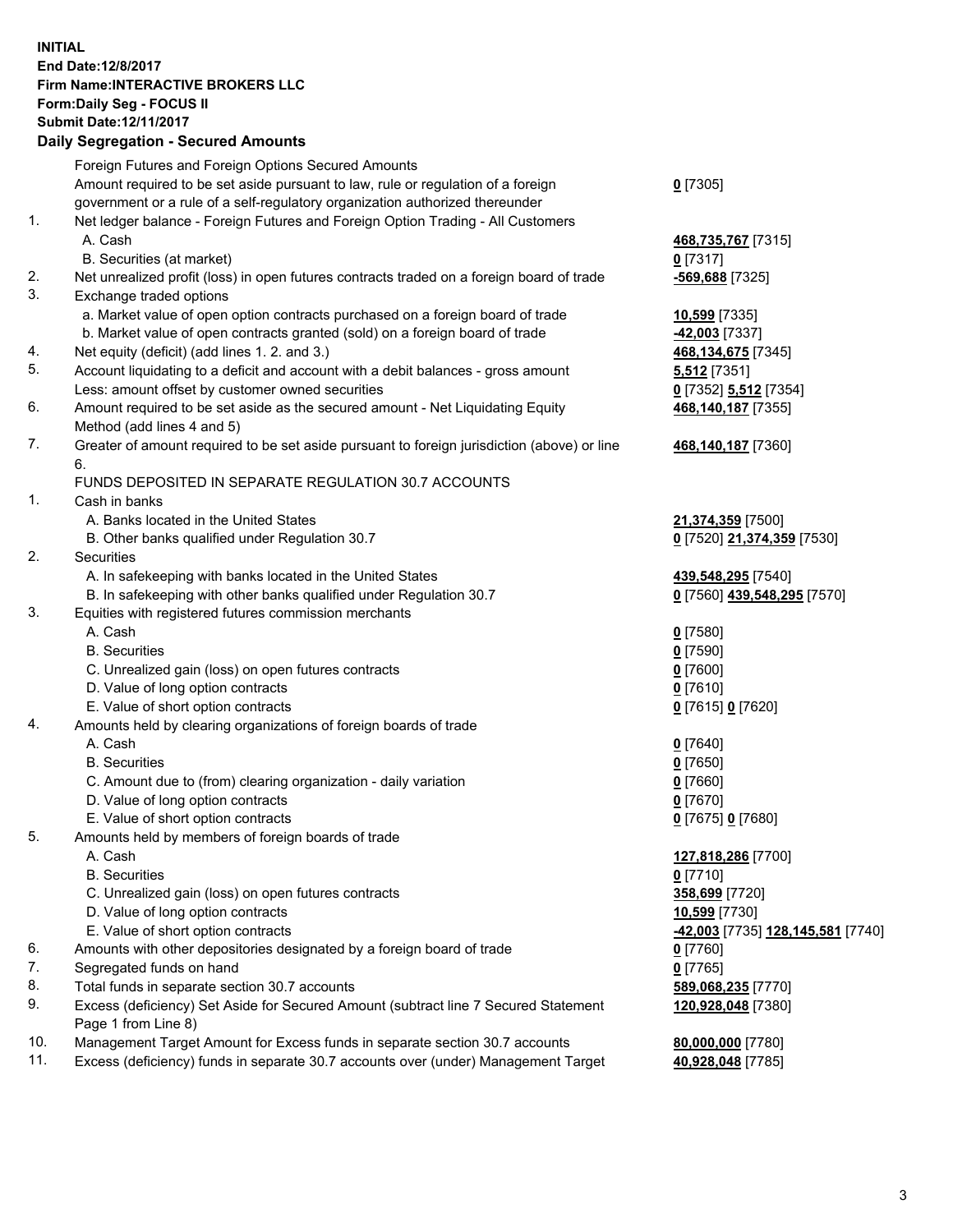**INITIAL End Date:12/8/2017 Firm Name:INTERACTIVE BROKERS LLC Form:Daily Seg - FOCUS II Submit Date:12/11/2017 Daily Segregation - Segregation Statement** SEGREGATION REQUIREMENTS(Section 4d(2) of the CEAct) 1. Net ledger balance A. Cash **4,429,774,156** [7010] B. Securities (at market) **0** [7020] 2. Net unrealized profit (loss) in open futures contracts traded on a contract market **-90,271,368** [7030] 3. Exchange traded options A. Add market value of open option contracts purchased on a contract market **151,758,342** [7032] B. Deduct market value of open option contracts granted (sold) on a contract market **-255,177,930** [7033] 4. Net equity (deficit) (add lines 1, 2 and 3) **4,236,083,200** [7040] 5. Accounts liquidating to a deficit and accounts with debit balances - gross amount **269,693** [7045] Less: amount offset by customer securities **0** [7047] **269,693** [7050] 6. Amount required to be segregated (add lines 4 and 5) **4,236,352,893** [7060] FUNDS IN SEGREGATED ACCOUNTS 7. Deposited in segregated funds bank accounts A. Cash **597,914,137** [7070] B. Securities representing investments of customers' funds (at market) **2,635,724,805** [7080] C. Securities held for particular customers or option customers in lieu of cash (at market) **0** [7090] 8. Margins on deposit with derivatives clearing organizations of contract markets A. Cash **23,742,874** [7100] B. Securities representing investments of customers' funds (at market) **1,290,110,133** [7110] C. Securities held for particular customers or option customers in lieu of cash (at market) **0** [7120] 9. Net settlement from (to) derivatives clearing organizations of contract markets **-4,045,413** [7130] 10. Exchange traded options A. Value of open long option contracts **151,742,654** [7132] B. Value of open short option contracts **-255,167,257** [7133] 11. Net equities with other FCMs A. Net liquidating equity **0** [7140] B. Securities representing investments of customers' funds (at market) **0** [7160] C. Securities held for particular customers or option customers in lieu of cash (at market) **0** [7170] 12. Segregated funds on hand **0** [7150] 13. Total amount in segregation (add lines 7 through 12) **4,440,021,933** [7180] 14. Excess (deficiency) funds in segregation (subtract line 6 from line 13) **203,669,040** [7190] 15. Management Target Amount for Excess funds in segregation **155,000,000** [7194]

16. Excess (deficiency) funds in segregation over (under) Management Target Amount Excess

**48,669,040** [7198]